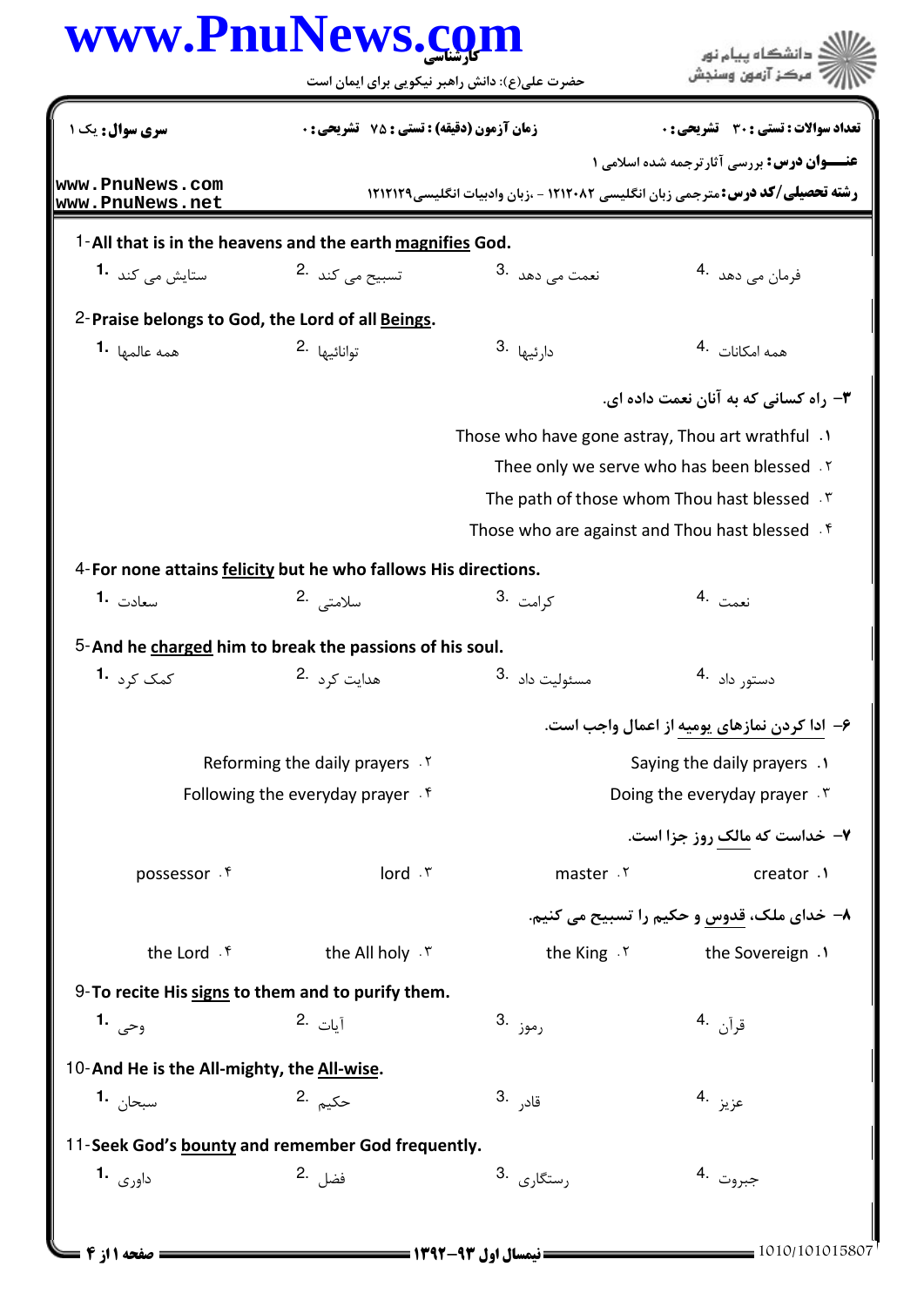| www.PnuNews.com                                                  | حضرت علی(ع): دانش راهبر نیکویی برای ایمان است      |                                                                                                                                            | .<br><mark>د</mark> دانشگاه پيام نور<br>مركز آزمون وسنجش                                             |
|------------------------------------------------------------------|----------------------------------------------------|--------------------------------------------------------------------------------------------------------------------------------------------|------------------------------------------------------------------------------------------------------|
| سری سوال: یک ۱                                                   | <b>زمان آزمون (دقیقه) : تستی : 75 ٪ تشریحی : 0</b> |                                                                                                                                            | تعداد سوالات : تستي : 30 ٪ تشريحي : 0                                                                |
| www.PnuNews.com<br>www.PnuNews.net                               |                                                    | <b>عنـــوان درس:</b> بررسی آثارترجمه شده اسلامی ۱<br><b>رشته تحصیلی/کد درس:</b> مترجمی زبان انگلیسی ۱۲۱۲۰۸۲ - ،زبان وادبیات انگلیسی۱۲۱۲۱۲۹ |                                                                                                      |
| 12-When they see merchandise or diversion they scatter off.      |                                                    |                                                                                                                                            |                                                                                                      |
| پراکندگے <sub>،</sub> 1 <b>۰</b>                                 | ل <sub>ھوی</sub> .2                                | آرزویی <sup>.3</sup>                                                                                                                       | هوسى .4                                                                                              |
| 13-God is the best of providers                                  |                                                    |                                                                                                                                            |                                                                                                      |
| روزي دهندگان <sup>1</sup> ۰                                      | عمل صالح <sup>.2</sup>                             | قادر متعال .3                                                                                                                              | عزيز حكي <sub>م</sub> .4                                                                             |
|                                                                  |                                                    |                                                                                                                                            | ۱۴- بر هوای خود مسلط باش.                                                                            |
| desire f                                                         | dislike . ٣                                        | restrain . ٢                                                                                                                               | like .1                                                                                              |
|                                                                  |                                                    |                                                                                                                                            | ∆1– ضلالت آشکار                                                                                      |
|                                                                  | manifest error . Y                                 |                                                                                                                                            | bounty abounding .                                                                                   |
|                                                                  | error clear . f                                    |                                                                                                                                            | obvious sins . \r                                                                                    |
| 16-Perform your prayer, and expend of that we have provided you. |                                                    |                                                                                                                                            |                                                                                                      |
| برپاکن <b>1۰</b>                                                 | متقى باش <sup>.2</sup>                             | خویشتن دار باش <sup>.3</sup>                                                                                                               | انفاق کن <sup>.4</sup>                                                                               |
| 17-Those are the ones who prosper.                               |                                                    |                                                                                                                                            |                                                                                                      |
| آنان بر هدایتی از پروردگار خویشند <b>-1</b>                      |                                                    | آنان همان رستگارانند <sup>.2</sup>                                                                                                         |                                                                                                      |
| 3. آنان به آخرت يقين دارند                                       |                                                    | آنان از آتش می ترسند <sup>.4</sup>                                                                                                         |                                                                                                      |
|                                                                  |                                                    |                                                                                                                                            | ۱۸− آنگاه به عظمت ملک خدا بنگر.                                                                      |
|                                                                  |                                                    |                                                                                                                                            | the recalcitrance of pride and arrogance.                                                            |
|                                                                  |                                                    |                                                                                                                                            | the haughtiness of his power over you .Y                                                             |
|                                                                  |                                                    |                                                                                                                                            | the tremendousness of the dominion of God . \vare \vare \vare \vare \vare \vare \vare \vare \vare \v |
|                                                                  |                                                    | reflection over the contemplation of his dominion f                                                                                        |                                                                                                      |
|                                                                  |                                                    |                                                                                                                                            | 19- اجری بزرگ                                                                                        |
|                                                                  | good tidings . Y                                   |                                                                                                                                            | prosperous wage .1                                                                                   |
|                                                                  | right realm . f                                    |                                                                                                                                            | great reward . \v                                                                                    |
|                                                                  |                                                    |                                                                                                                                            | <b>۲۰</b> - روز وایسین                                                                               |
|                                                                  | the Unseen . Y                                     |                                                                                                                                            | the Last Day .1                                                                                      |
|                                                                  | the Counting Day . f                               |                                                                                                                                            | the Hereafter . ٣                                                                                    |
|                                                                  |                                                    |                                                                                                                                            | <b>۲۱</b> - و بگو حق آمده و باطل نابوده شده.                                                         |
| unjust . r                                                       | oppression . ٣                                     | vanishing . ٢                                                                                                                              | falsehood .1                                                                                         |
| صفحه 12 2                                                        | <b>نیمسال اول ۹۳-۱۳۹۲ <del>- - - -</del></b>       |                                                                                                                                            |                                                                                                      |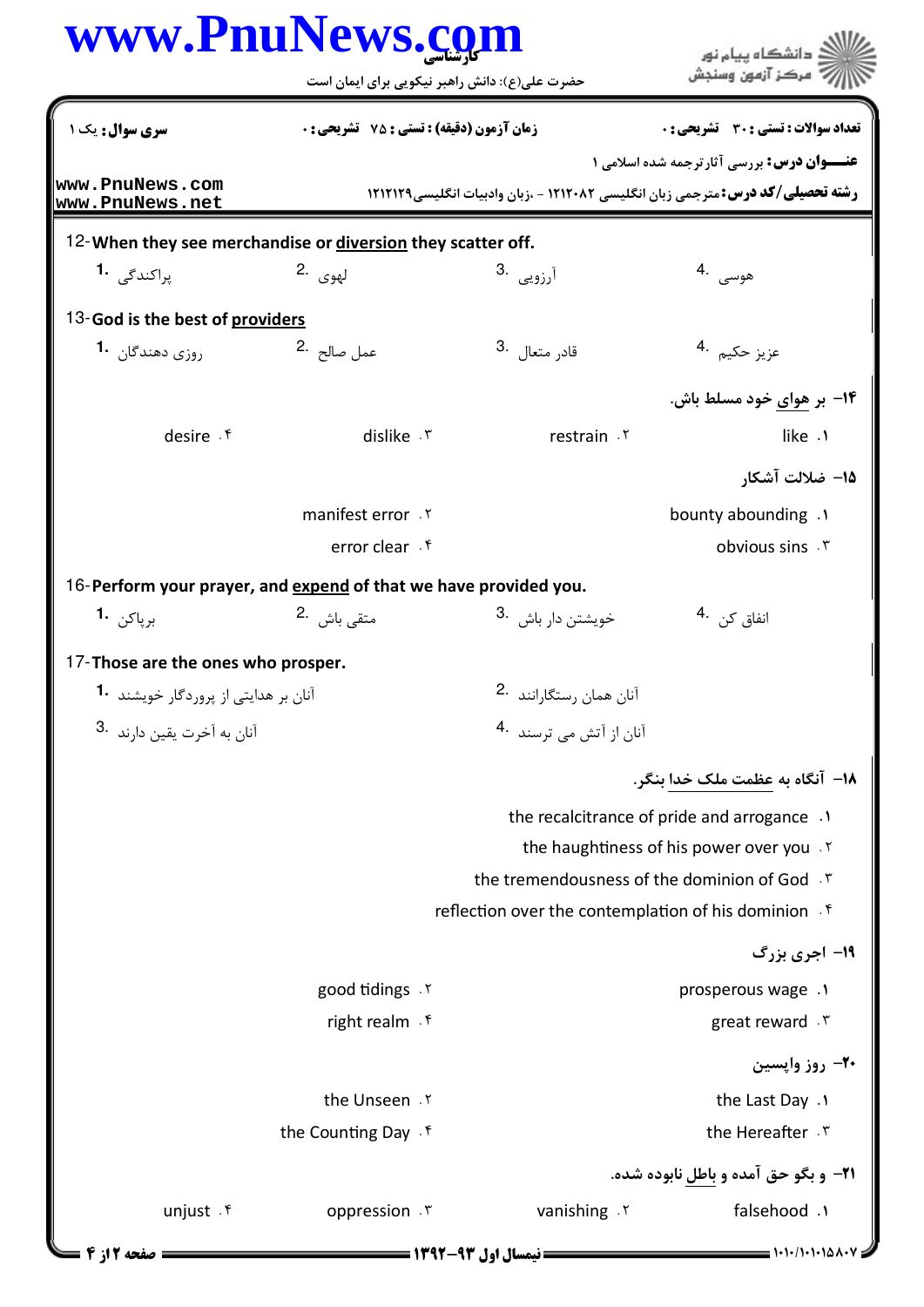|                                    | www.PnuNews.com<br>حضرت علی(ع): دانش راهبر نیکویی برای ایمان است              |                                                                            | ، دانشگاه پیام نور                                                                                                                         |  |  |
|------------------------------------|-------------------------------------------------------------------------------|----------------------------------------------------------------------------|--------------------------------------------------------------------------------------------------------------------------------------------|--|--|
| سری سوال: ۱ یک                     | <b>زمان آزمون (دقیقه) : تستی : 75 تشریحی : 0</b>                              |                                                                            | تعداد سوالات : تستى : 30 ٪ تشريحي : 0                                                                                                      |  |  |
| www.PnuNews.com<br>www.PnuNews.net |                                                                               |                                                                            | <b>عنـــوان درس:</b> بررسي آثارترجمه شده اسلامي ۱<br><b>رشته تحصیلی/کد درس:</b> مترجمی زبان انگلیسی ۱۲۱۲۰۸۲ - ،زبان وادبیات انگلیسی۱۲۱۲۱۲۹ |  |  |
|                                    |                                                                               |                                                                            | <b>۲۲</b> - پس تا می توانی عیب مردم را بپوشان.                                                                                             |  |  |
| disclose . f                       | uncover . ٣                                                                   | imperfection .Y                                                            | obligation .1                                                                                                                              |  |  |
|                                    |                                                                               |                                                                            | ۲۳– نارضایی خاصان                                                                                                                          |  |  |
|                                    | the comfort of the chief . Y                                                  |                                                                            | the discontent of favorites .1                                                                                                             |  |  |
|                                    | the solidarity of the chief . f                                               |                                                                            | the dissatisfaction of the subjects . T                                                                                                    |  |  |
|                                    |                                                                               |                                                                            | ۲۴– درامور خود استوار باش                                                                                                                  |  |  |
| be obstacle . f                    | remain noble . ٣                                                              | be firm . ٢                                                                | remain patient .1                                                                                                                          |  |  |
|                                    |                                                                               |                                                                            | ۲۵– برای گناهکاران عذاب عظیمی است.                                                                                                         |  |  |
|                                    | mighty chastisement Y                                                         |                                                                            | great pains .                                                                                                                              |  |  |
|                                    | mighty uncoverings f                                                          |                                                                            | great tortures . ٣                                                                                                                         |  |  |
| 26-God shall mock them.            |                                                                               |                                                                            |                                                                                                                                            |  |  |
| هدایت می کند <b>1۰</b>             | وامی گذارد 2.                                                                 | 3. استهزا می کند                                                           | می ترساند 4.                                                                                                                               |  |  |
|                                    |                                                                               |                                                                            | ٢٧- و يقينا آنان را به بهترين پاداش آنچه عمل مي كردند پاداش مي دهيم.                                                                       |  |  |
|                                    | and we will most probably reward them the best of what they have been doing . |                                                                            |                                                                                                                                            |  |  |
|                                    | and we shall surely recompense them the best of what they were doing . Y      |                                                                            |                                                                                                                                            |  |  |
|                                    |                                                                               | and we will assuredly requite them the best for that they have done . \van |                                                                                                                                            |  |  |
|                                    |                                                                               | and we will certainly bestow on them the best for what they had done . f   |                                                                                                                                            |  |  |
|                                    |                                                                               |                                                                            | ۲۸– هرگز مگذار اقتدارت در تو غرور یا تکبر ایجاد کند.                                                                                       |  |  |
|                                    |                                                                               | Never let thy sovereignty create pride or arrogance for you .1             |                                                                                                                                            |  |  |
|                                    | Don't ever let your authority endanger in you pride or arrogance . Y          |                                                                            |                                                                                                                                            |  |  |
|                                    | Don't ever let your capacity create anger or pride in you . \vanti            |                                                                            |                                                                                                                                            |  |  |
|                                    |                                                                               | Never let the capability make thee proud or arrogant . f                   |                                                                                                                                            |  |  |
|                                    |                                                                               |                                                                            | <del>۲</del> ۹- و چه خوب است اجر <u>عمل کنندگان</u> .                                                                                      |  |  |
|                                    | the labours . ٢                                                               |                                                                            | those who labour .1                                                                                                                        |  |  |
|                                    | the dwellers . f                                                              |                                                                            | those who dwell . ٣                                                                                                                        |  |  |
|                                    |                                                                               |                                                                            |                                                                                                                                            |  |  |